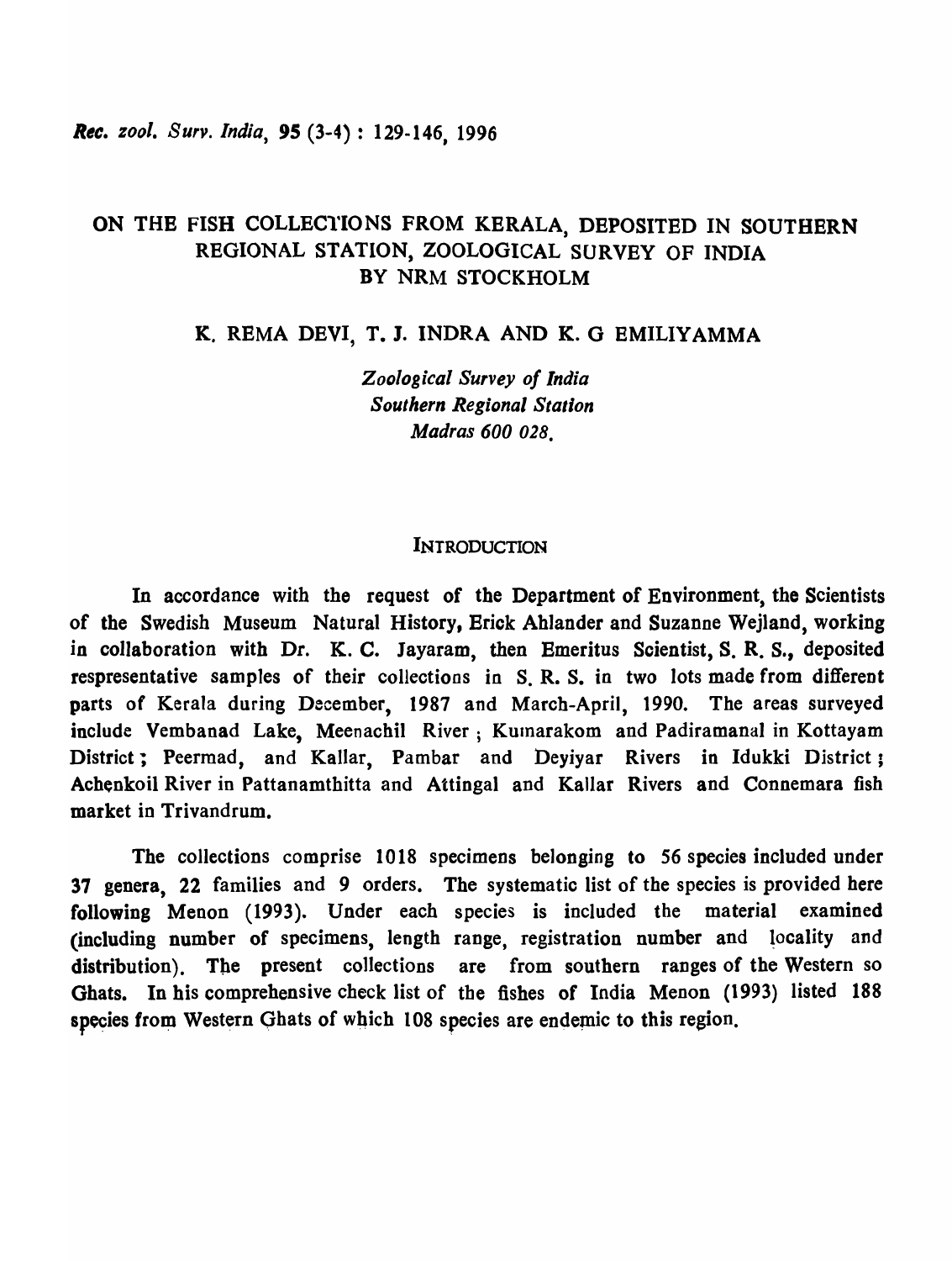SYSTEMATIC ACCOUNT

Order : CLUPEIFORMES Family : CLUPEIDAE Subfamily : PELLONULINAE

1. DayeJla malabarica (Day)

4 exs., 40'0-60'0 mm SL, F. 3399, 18.4.90, Vembanad lake at fish landing Kumarakam Dec. 87, ditch near Kottayam Rly. Stn.

*Distribution:* South Western India.

|  | Order : CYPRINIFORMES |
|--|-----------------------|
|  | Family : CYPRINIDAE   |
|  | Subfamily : CULTRINAE |

#### 2. Chela dadyborjori (Menon)

2 exs., 20.0 & 20.5 mm. SL, F. 3493, 22.3.90, Meenachil River, 1 Km. from Kottayam Railway Station.

*Distributton*: India: West Coast: Nagercoil to Goa.

3. Salmostoma boopis (Day)

1 ex., 87·0 mm, F. 3444, 4. 4'90, Pambar River at border of Chinnar Sanctuary, Idukki; 12 exs., 13.00-35.0, F. 3481, 28.3.90, Pamba drainage, Kallar river at Vadasseri kara bridge, Idukki.

*Distribution:* Peninsular India: Western Gbats: Karnataka South Canara and Maharashtra & Kerala.

Subfamily : RASBORINAE

#### 4. Amblypharyngodon melettinus (Valenciennes)

1 ex., 64'0 mm, F. 3397, 18.4.90, Vembanad lake, from fish landing at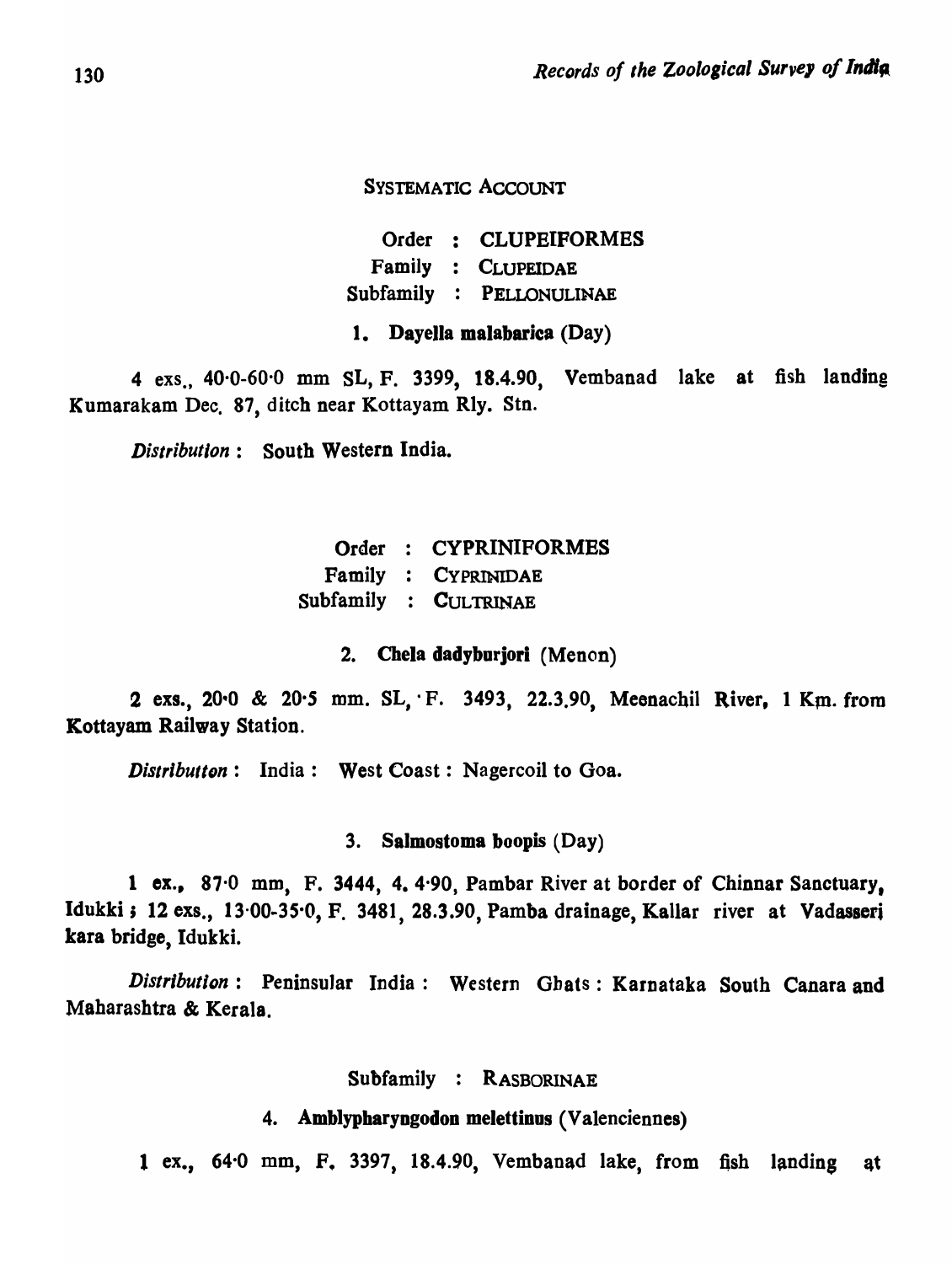Kumarakom, Kottayam; 1 ex., 58·0 mm, F. 1253, 6.12.87, Minachil River, N. W. Kottayam.

*Distribution*: India: Bombay along the west face of Western Ghats to Manavalakurichi, Kanyakumari Dist., Tamilnadu. Sri Lanka.

## 5. Barilius bendelisis (Hamilton-Buchanan)

70 exs., (54 juveniles), 13'0-59'0 mm, F. 3445, 4.4.90, Pambar river at border of Chinnar sanctuary. Body with 7-10 vertical bands on sides.

*Distribution:* Throughout India. Pakistan. Nepal and Bangladesh.

#### 6. Barilius gatensis (Valenciennes)

84 exs., 19'0-27'0 mm, F. 3426, 10.4.90, Attingat drainage, Kallar river; 39 exs., 34'00-72'00 mm, F. 3438, 4.4.90, Pambar river at border of Chinnar Sanctuary; 3 exs., 11'0-15'0, 21.3.90, Meenachil river system, Meenamthara, Kottayam.

*Distribution:* Peninsular India; Western Ghats, Southern Karnataka, Tamilnadu (Nilgiri Hills) and Kerala.

#### 7. Danio malabaricus (Jerdon)

1 ex., 35.0 mm, F. 1250, 9.12.87, stagnant canal adjacent to Minachil river near Kottayam; 3 exs.,  $46.0-60.0$  mm, F. 3430, 24.3.90, a ditch near Kottayam Rly. Stn.; 1 ex., 62.0 mm, F. 3421, 25,3.90, Achankoil River, Pathanamthitta : 7 exs., 27.0-61.0 mm, F. 3489, 26.3.90, Achenkoil River; 8 exs., 22'0-52'0 mm, F. 3484, 28.3.90, Pambar drainage, Kallar River; 48 exs., 18.0-65.0, F. 3457, 3.4.90, Karimutty River, Mayoor: 19'0-79'0 mm, F. 3439, 4.4.90, Pambar River at border of Chinnar Sanctuary, 8 exs.,  $28.0 - 61.0$  mm, F. 3429, 10.4.90, Attingal drainage creek, a tributary of Kallar River : 2 exs., 17.0-36.0 mm., 12.4.90, Attingal drainage.

*Distribution*: India: Peninsular India: From headwaters of Krishna river in Maharashtra to Kerala. Sri Lanka.

# 8. Horadandia atokorali Deraniyagala.

3 exs., 13.8-14.0 mm. 17.4.90, Vembanad Lake, artificial lake at Kumarakom tourist complex; 8 exs., 12.0-14.0 mm, 18.14.90, Vembanad Lake (Padiramnal Island); 141 exs., 12'0-17-0 mm, F. 3491, 24.3.90, ditch near paddy field, 3 km. from Kumarakom.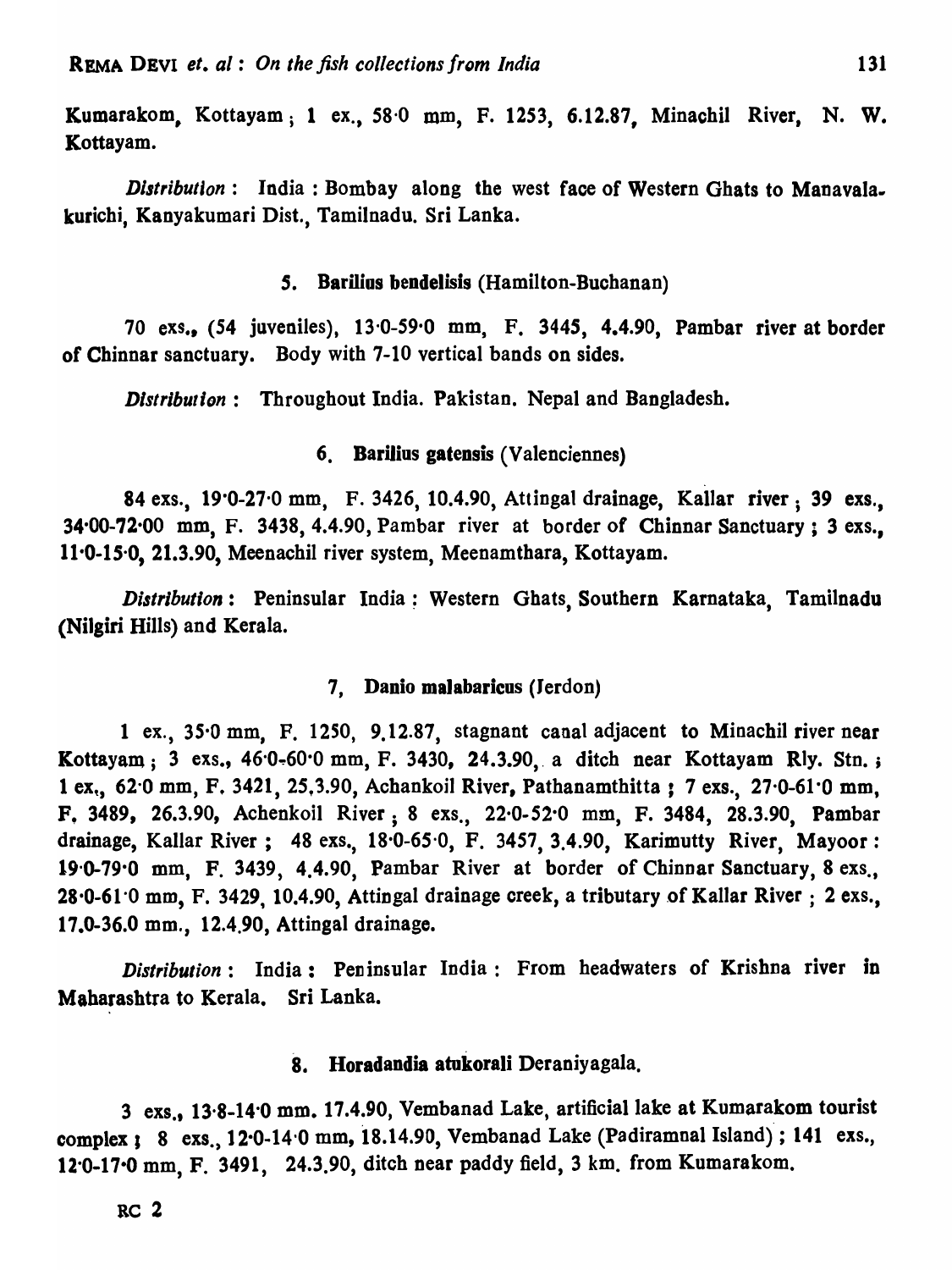*Remarks:* Menon (1993) has syl10nymised *H. atukoralt brlttanl* Rema Devi & Menon with H. *atukorali* Deraniyagala.

*Distribution* : India: Kerala. Sri Lanka.

# 9. Parluciosoma daniconius (Hamilton-Buchanan)

1 ex., 60'0 mm., F. 1252, 5.12.87, Minachil River and rivelet, N. W. Kottayam; 7 exs., 56'0-71'0 mm, F. 3432, 24.3.90 a ditch near Kottayam Rly. Stn ; 3 exs. , S6'0-57'0 mm, F. 3419, 25.3.90, Achenkoil River, Pathanamthitta, near valamchizhi temple; 1 ex., 77·0 mm; F. 3486, 26.3.90, Achenkoil River I 4 exs., 30'0·48'0 mm, F. 3482, 28.3.90, Pamba drainage, Kallar River at Vadasseri Kara Bridge; 1 ex., 25'0 mm., 4.4.90, Pambar River at border of Chinnar Sanctuary; 5 exs., 59.0-74.0 mm., F. 3434, 6.4.90, Mannambandam at Deviyar; 1 ex., 36.0 mm., 10.4.90, Attingal drainage, Kallar River and 27 exs., 64 0-77·0 mm, F. 3469, Attingal drainage, creek, Kallar River.

*Distribution:* Throughout India. Sri Lanka. Pakistan. Nepal. Bangladesh. Burma and Thailand.

# Subfamily : CYPRININAE

#### 10. Barbodes sarana subnasutos (Valenciennes)

1 ex., 115<sup>.0</sup> mm, F. 1246, 14.12.87, Vembanad lake, Allepey.

India. Distribution: India: Krishna and Cauvery river systems, and Kerala, in Peninsular

## 11. Uypselobarbus korali Menon and Rema Devi

7 exs., 36-0-51'0 mm, F. 3427, Attingal drainage. Kallar River, 2 pairs of well developed barbals, L. 1. 41-42 ,

*Remarks:* A dark band behind opercle and caudal dark tipped. Recently described as a new species and its relationship with H. curmuca and H. kolus discussed (Paper Menon and Rema Devi, 1995).

*Distribution*: India: Dakshina Kannada (South Canara) to Travancore hills.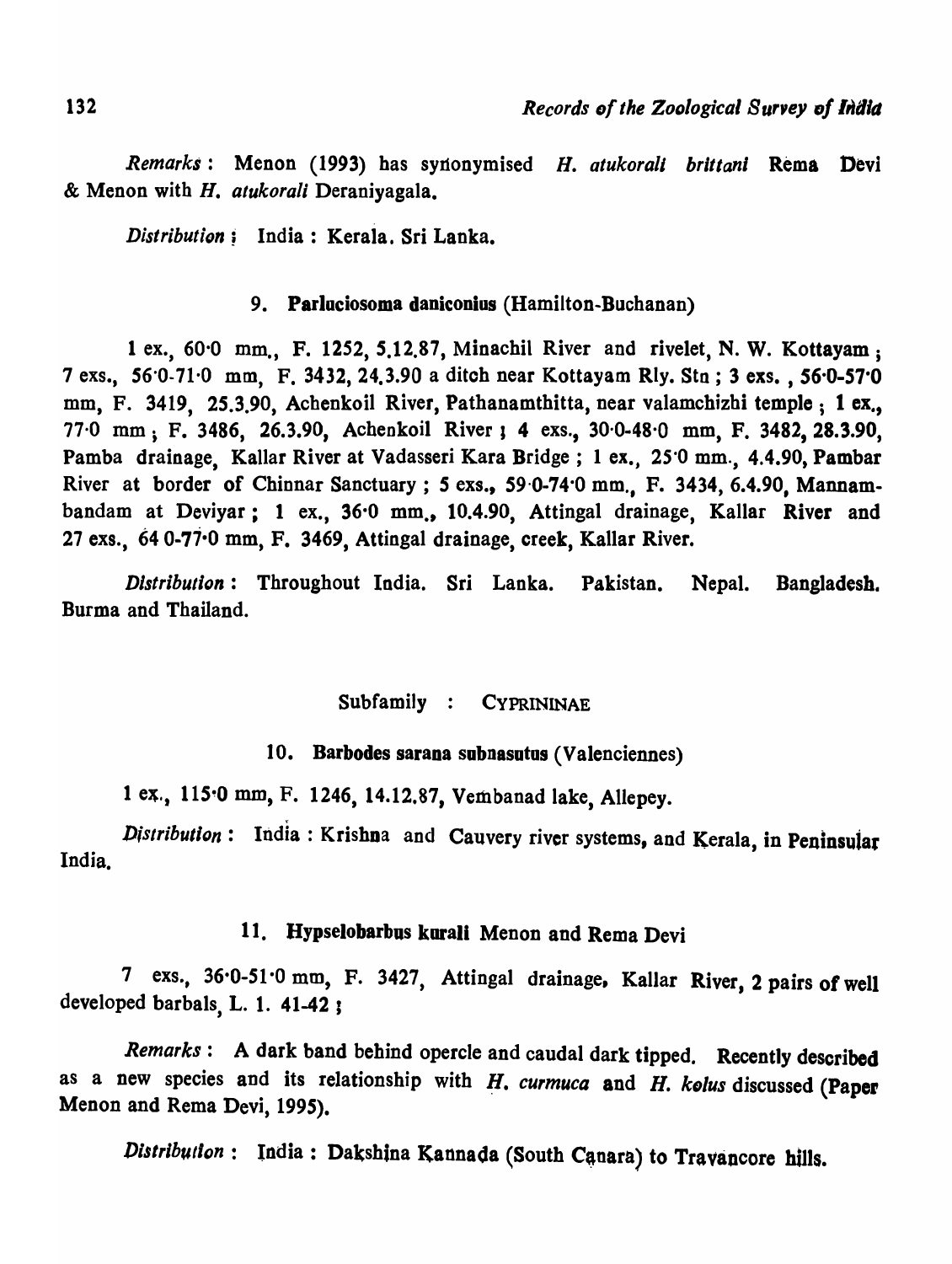#### 12. Puntius amphibius (Valenciennes)

1 ex., 46'0 mm, F. 1260, 6.12.87, Minachil River, N. W. Kottayam; 2 exs., 55'0-66'0 mm, F. 1261, 14.12.87 Minachil River, 10 km. N. W. from Kottayam; 2 exs., 55'0-60'0 mm, F. 3454, 16.3.90, Meenamthara River, Kottayam; 19 exs., 38'0-46'0 mm, F. 3465, 23.3.90, Meenachil River; 4 exs., 43'0-64·0, F. 3450, 7.4.90, Achenkoil River at Mavelikara canal and river side 1 5 exs., 54.0-63.0 mm, F. 3428, 10. 4. 90, Attingal drainage, Kallar River.

#### 13. Puntius arulius arulius (Jerdon)

1 ex., 23.0 mm, 14.12.87, a ditch near Kottayam Railway Station.

*Remarks*: One pair of minute barbels, body with three dark vertical stripes; dorsal and caudal black tipped.

*Distribution*: Peninsular India: Tamilnadu: Nilgiri (Cauvery drainage). Kerala: Wynaad, Kottayam, Tenmalai, Kulathupuzha and Periyar Lake.

#### 14. Pontios chola (Hamilton)

1 ex., 54·0 mm., F. 1262, 14.12.87, Minacbil River, 10 Km. N. W. of Kottayam.

*Distribution:* Throughout India. Pakistan. Nepal. Bangladesh. Burma and Sri Lanka.

# 15. Puntius mahecola (Valenciennes)

2 exs., 52.0-57.0 mm, F. 1242, 14.12.87, ditch near Kottayam Rly. Stn.; 2 exs., 65'0 mm., F. 3449, 7. 4.90, Achenkoil River, Madikara canal and River side.

*Distribution:* Peninsular India: Goa, Karnataka, Kerala, TamiJnadu. Andhra Pradesh. Sri Lanka.

#### 16. Puntius melanampyx melanampyx  $(Day)$

2 exs., 29'0-33'0 mm, F. 1248, 15.12.87, Pirmad River, close to Kottayam town; 2 exs., 29 0-47 0 mm, F. 3487, 26.3.90, Achenkoil River; 8 exs., 31 0-38 0 mm, F. 3480, 1.4.90, Periyar drainage, Kallar River, Munnar; 2 exs. 25.0-37.0 mm, F. 3442, 4.4.90, Pambar River at border of Chinnar Sanctuary; 2 exs., 25.00 mm, 10.4.90, Attingal drainage, Kallar River :  $8$  exs.,  $13.0 - 43.0$  mm ; F. 3470, 11.4.90, Attingal drainage.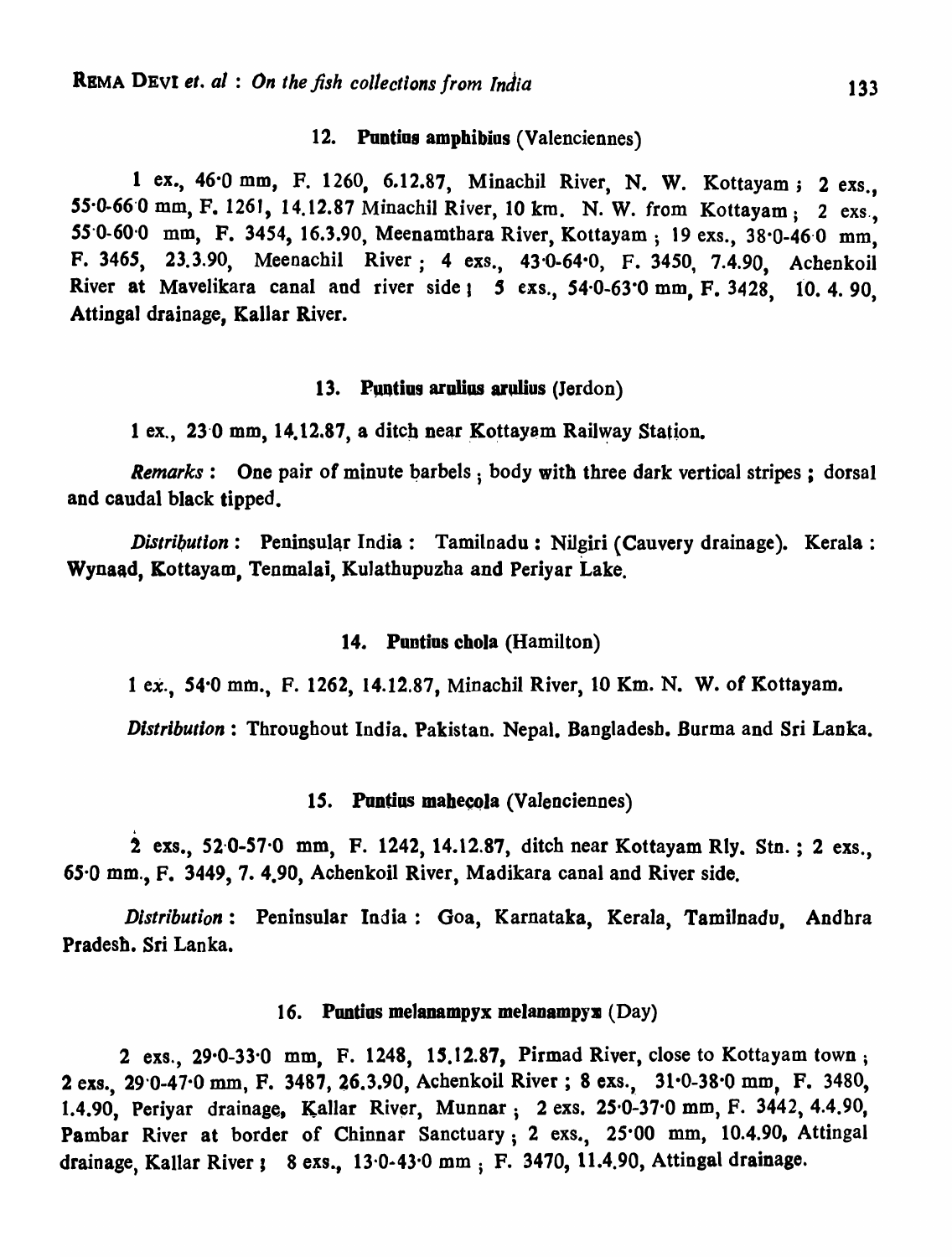*Distribution:* Peninsular India: Western Ghats: South Canara to Travancore hills. Also Nilgiris, Cauvery drainage.

#### 17. Puntius parrah Day

2 exs., 111'0·113'0 mm, F. 3407, 14.4.90, Connemara fish market, Trivandrum.

*Distribution:* India: Kerala, Karnataka, Tamilnadu and Andhra Pradesh.

#### 18. Puntius punctatus Day

12 exs., 36'0-47'0 mm. F. 1257, *S.12.87,* Minachil River system, N. W. Kottayam; 1 ex., 34'0 mm., F. 1251, 9.12.87, Canal adjacent to Minachil River, 2 exs., 40'0-46'0 mm, F. 1263, 14.12.87, Minachil River, 10 km. N. W. of Kottayam, 19 exs., 38·0-46·0 mm, F. 3466, 23.3.90, Minachil River, close to Kottayam.

*Remarks*: Predorsal 8; D 3/8 strong osseous, no barbel, L, tr.  $4\frac{1}{2}$ / $3\frac{1}{4}$ ; L.1. 22-24, L.I. pores, discontinuous, mostly complete, dorsal in some with 2 rows of spots, a blotch on caudal peduncle, sometimes this is band like encircling the caudal peduncle with blotches in the centre on either sides; a spot on 3rd or 4th scale behind opercle.

*Distribution:* Throughout India. Pakistan. Bangladesh. Burma. Thailand. Sri Lanka.

#### 19. Pontius vittatus Day

1 ex., 23.0 mm, Dec., 1988, Vembanad lake, Allepey ; 1 ex., 17.0 mm, 17.4.90, Vembanad artificial lake at Kumarakom tourist complex and 1 ex., 170 mm; 18.4.90, Padiramanal island pond.

*Distribution*: India: Peninsular India: Goa, Cutch, Karnataka, Tamilnadu. Sri Lanka.

#### 20. Neolissochilus wynaadensis (Day)

14 exs., 13.0-31.0 mm, 4.4.90, Pambar River at Border of Chinnar Sanctuary.

*Remarks:* These juveniles collected from the eastern drainage have been tentatively identified as P. *wynaadensis* ; known to attain a size of 250 cm TL.

*. Distributlon:* India: Kerala.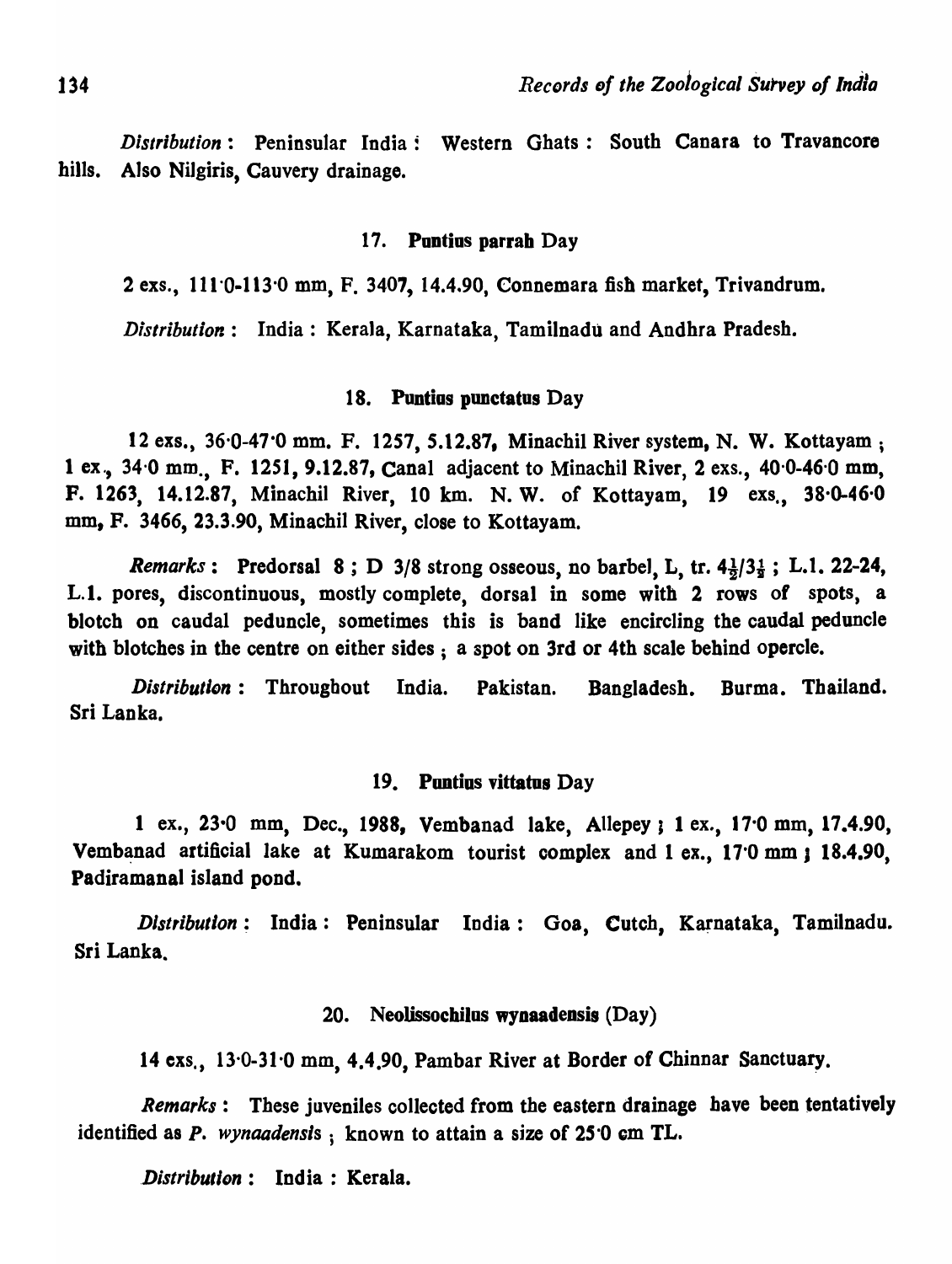21. Garra mollya (Sykes)

7 exs., 59.0-68.0 mm, F. 3418, 25.3.90, Achenkoil, Pathanamthitta. river near tValamcbizbi temple; 1 ex., 63'0- mm, F. 3485, 26.3.90, Achenkoil River; 1 ex., 42'0 mm, F. 3458, 3.4.90, Karimutty River, Mayoor; 9 exs., 23.0-37.0 mm, F. 3443, 4.4.90, Pambar River at border of Chinnar Sanctuary. 9 exs., 36.0-75<sup>.</sup>0 mm., F. 3433, 6.4.90, Deviyar River, Mannambandam; 3 exs., 64'0-72'0 mm, F. 3467, 11.4.90, Attingal drainage creek, tributary of kallar River.

*Distribution:* Throughout Peninsular India.

# Family : BALITORIDAE Subfamily BALITORINAE

### 22. Bhavania australis (Jerdon)

1 ex., 14.0 mm, 11.4.90, Attingal drainage, tributary of Kallar River.

*Distribution:* India: Southern Western Ghats : NiJgiris, Karnataka & Kerala.

Subfamily : NOEMACHELLINAE

23. Noemacheilus pambarensis Rema Devi and Indra

30 exs., 15·5-45'0 mm, F. 3496 & 4095; Pambar River, at border of Chinnar Sanctuary, Idukki (Rema Devi & Indra).

*Distribution*: India: Western Ghats: Kerala: Idukki District, Pambar River.

# 24. Noemacheilos triangularis triangularis Day

S exs., 24-0-44'0 mm, F. 3425, 10.4.90, Attingal drainage, Kallar River; 1 ex\_, 30·0 mm, F. 3492, 12.4.90, Attingal drainage.

*Distribution:* India: Western Ghats: Kerala.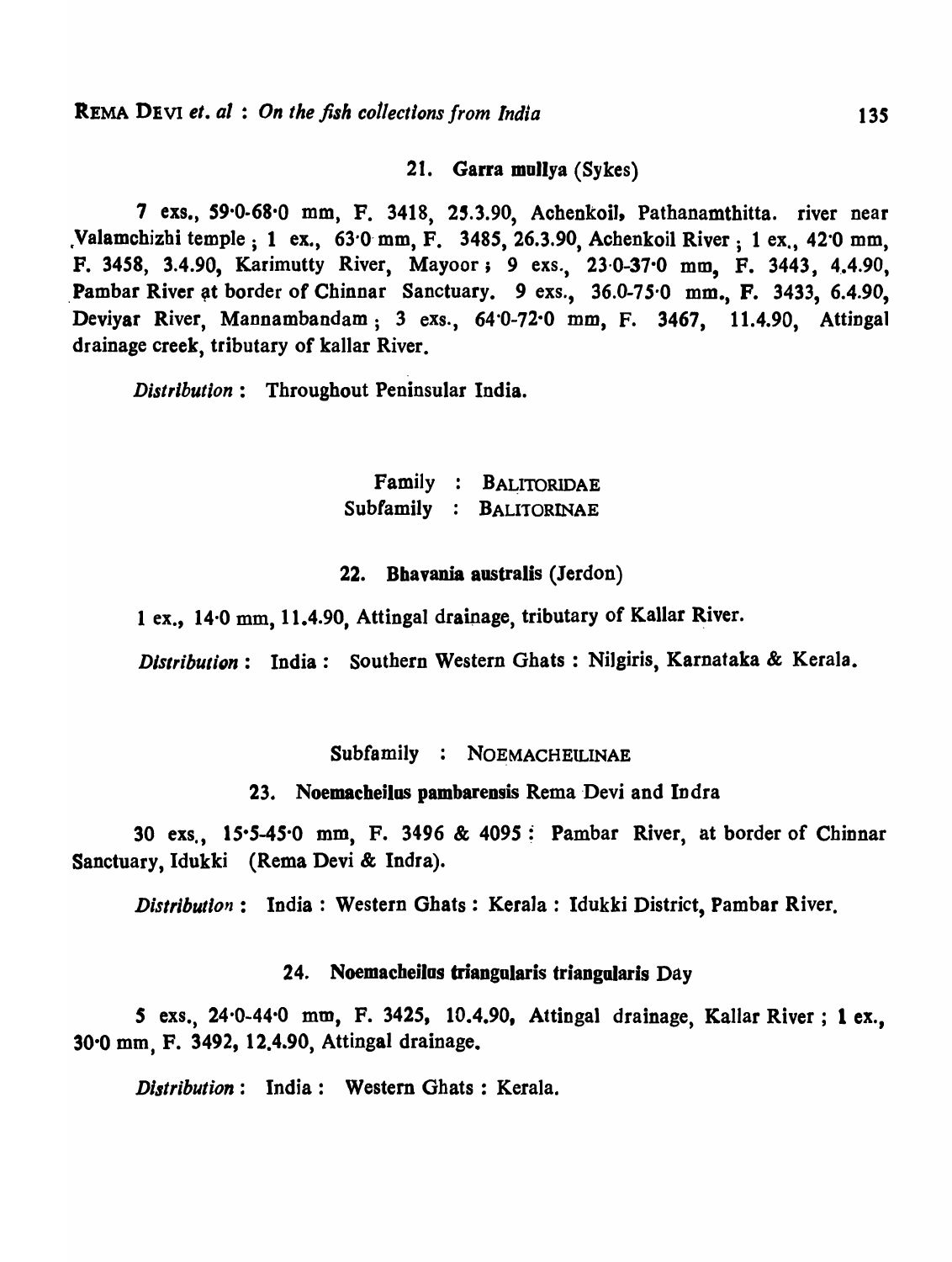Family ; CoBITIDAE

#### 25. Lepidocephalus thermalis (Valenciennes)

1 ex., 46-0 mm., F. 3488, 26.3.90, Achenkoil River; I ex., 37·0 mm, 28.3.90. 7 km. Upstream, Achenkoli River; 30 exs., 220-S0'0 mm, F. 3441, 4.4.90, Pambar River at border of Chinnar Sanctuary and 2 exs., 40.0.43.0 mm, F. 3435, 6.4.90, Deviyar River at Mannambandam.

*Distribution;* Peninsular India and Sri Lanka.

# Order : SILURIFORMES Family : BAGRIDAE

#### 26. Datasio travancoria Hora and Law

1 ex., 65-0 mm, F. 3436, 6.4.90, Deviyar River at- Mannambandam.

*Distribution:* India: Western Ghats: Kerala.

#### 27. Mystos armatas (Day)

1 ex., 57'0 mm, F. *1258,* 5.12.87, Minacbil River, N. W. Kottayam; 1 ex., 70'0 mm, F. 3404, 16.3.90, Meenamthara River, Kottayam; 1 ex., 56.0 mm, F. 3452, 7.4.90, Achenkoil River at Mavelikara canal.

*Distribution*: Peninsular India: Kerala, Wynaad Hill ranges and Nagaland and probably also lower Burma.

#### 28. Mystus cavasius (Hamilton)

1 ex., 38.0 mm, 4.4.90, Pambar River at border of Chinnar Sanctuary.

*Distribution*; India. Pakistan. Nepal. Bangladesh. Burma. Malaya. Thailand. Java. Borneo. Sumatra.

#### 29. Mystus golio (Hamilton)

4 exs., 138'0-163'0 mm, F. 3401, 14.4.90, Cannemara fish market, Trivandrum and 2 exs., 116'0·135'0 mm, F. 3392, 18.4.90, Vembanad lake, fish landing centre, Kumarakom.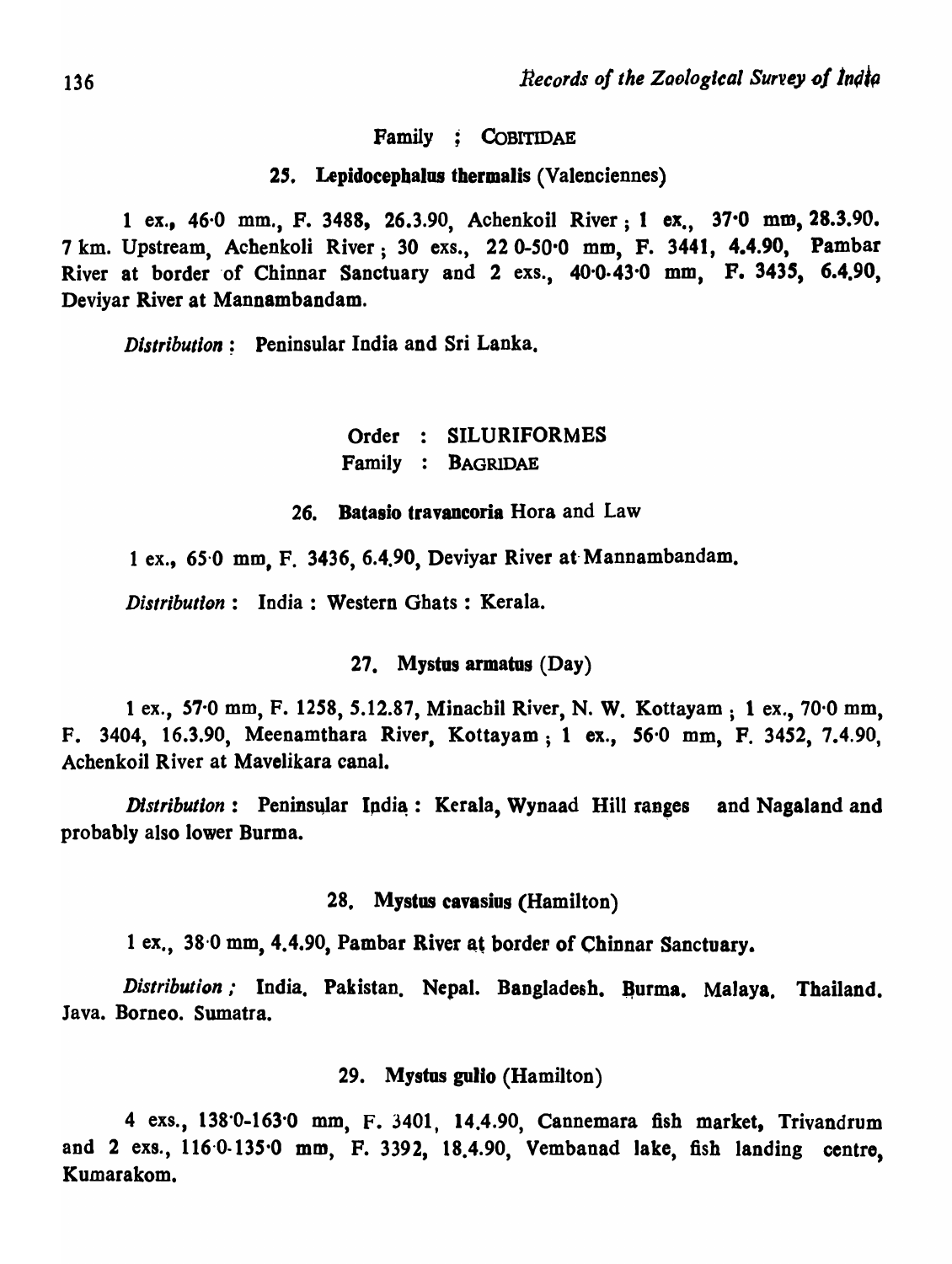*Distribution:* India. Pakistan. Nepal. Bangladesh. Burma. Sri Lanka. Malaya. Thailand. Java. Sumatra. Borneo.

#### 30. Mystus malabaricus (Jerdon)

4 exs., 57·0-75·0 mm, F. 1245, Minachil River, 10 km. N. W. of Kottayam.

*Distribution:* Peninsular India: Western Ghats of Kerala, Karnataka and Maharashtra.

#### 31. Mystus montanus (Jerdon)

1 ex., 71'0 mm, F. 3423, 25.3.90, Achenkoil River, Pathanamthitta near Valamchizhi Temple.

*Distribution:* India: Kerala; Wynaad range of bills, Karnataka, Maharashtra, Madhya Pradesh and Assam.

#### 32. Mystus oculatus (Valenciennes)

1 ex., 71·0 mm., F. 3422, 25.3.90. Achenkoil River near Patbanamthitta , 3 exs., F, 3437, 6.4.90, Deviyar River, Mannambandam; 1 ex., 62'0 mm, F. 3451, 7·4.90, Achenkoil River, at Mavelikara Canal and 1 ex., 65'0 mm, F. 3393, 18.4.90, Vembanad Lake, at fish landing centre, Kumarakom.

*Distribution:* India: Kerala and Tamil Nadu.

#### 33. Pseudobagros chryseus Day

2 exs., 148'0-155'0 mm, F. 3390, 18.4.90, Vembanad Lake, at fish landing Centre Kumarakom.

*Distribution*: India: Western Ghats; South Canara down along the western face of Western Ghats as far as Southern Kerala.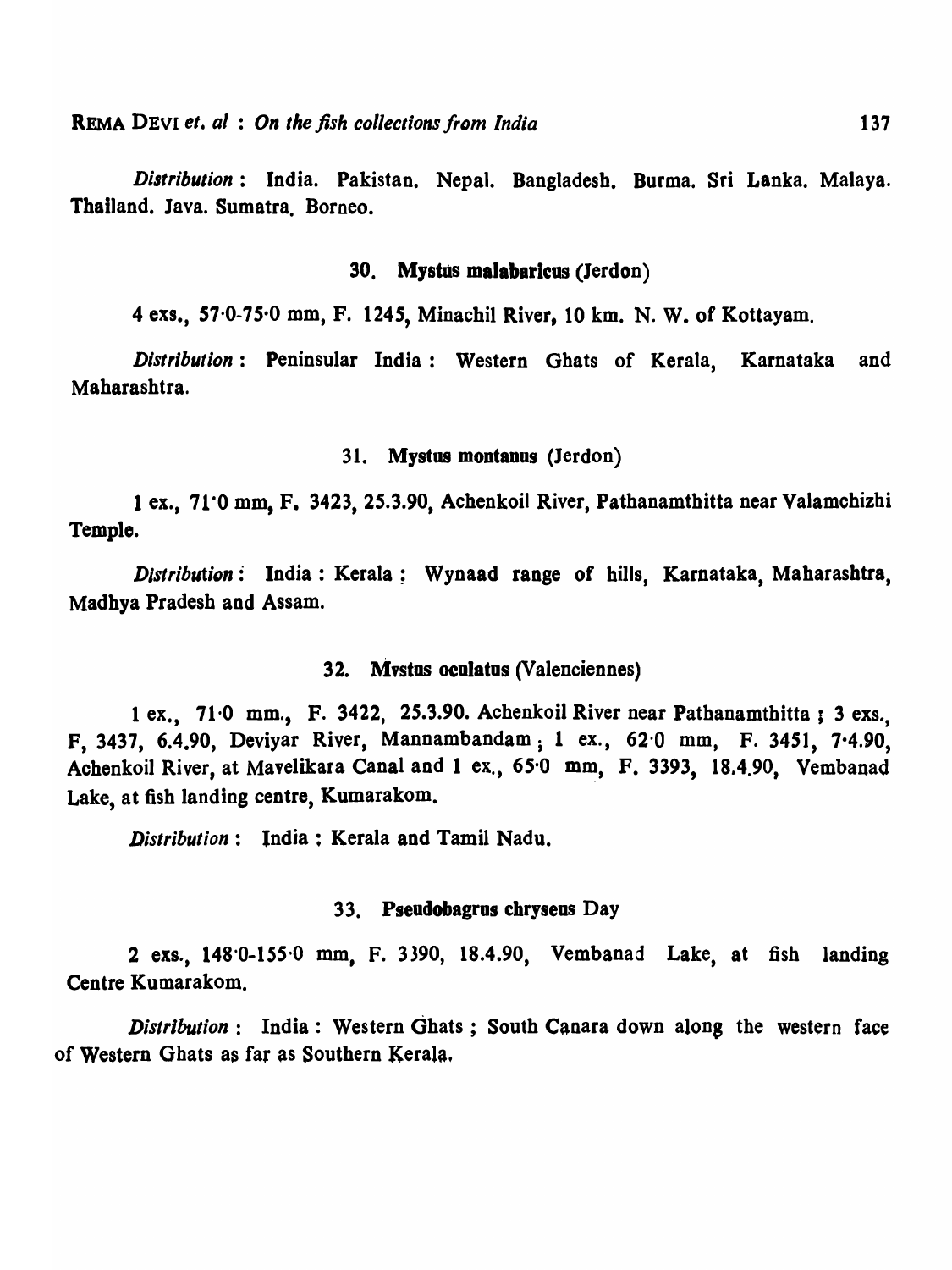#### Family : SILURIDAE

#### 34. Ompok bimaculatus (Bloch)

1 ex., 170·0 mm, F. 3391, 18.4.90, Vembanad lake, at fish landing qentre, Kumarakom.

*Distribution:* Throught India. Pakistan. Nepal. Bangladesh. Sri Lanka. Burma Thailand. Java. Sumatra. Borneo. China.

Family : HETEROPNEUSTIDAE

35. Heteropneustes fossilis (Bloch)

3 exs., 1320-18S'0, F. 1236, 14.12.87, small ditch near Kottayam Rly. Stn.; 3 exs., 101'0-133'0 mm, *lS.12.87,* Kottayam.

*Distribution*: India. Pakistan Sri Lanka. Nepal. Bangladesh. Burma. Thailand and Laos.

> Order : CYPRINODONTIFORMES Sub Order EXOCOEATOIDBI Family HEMlRAMPHIDAE

36. Hyporhamphus limbatus (Valenciennes)

2 exs.,  $116'0$  and  $170'0$  mm, F. 3396, 18.4.90, Vembanad Lake, fish landing centre, Kumarakom.

*Distribution:* Persian Gulf. Pakistan. India. Sri Lanka. Burma to Thailand and China.

## Family : BELONIDAE

37. Xcnentodon cancila (Hamilton-Buchanan)

1 ex., 175'0 mm, F. 3456, 24.3.90, Vembanad lake, near Kumarakom,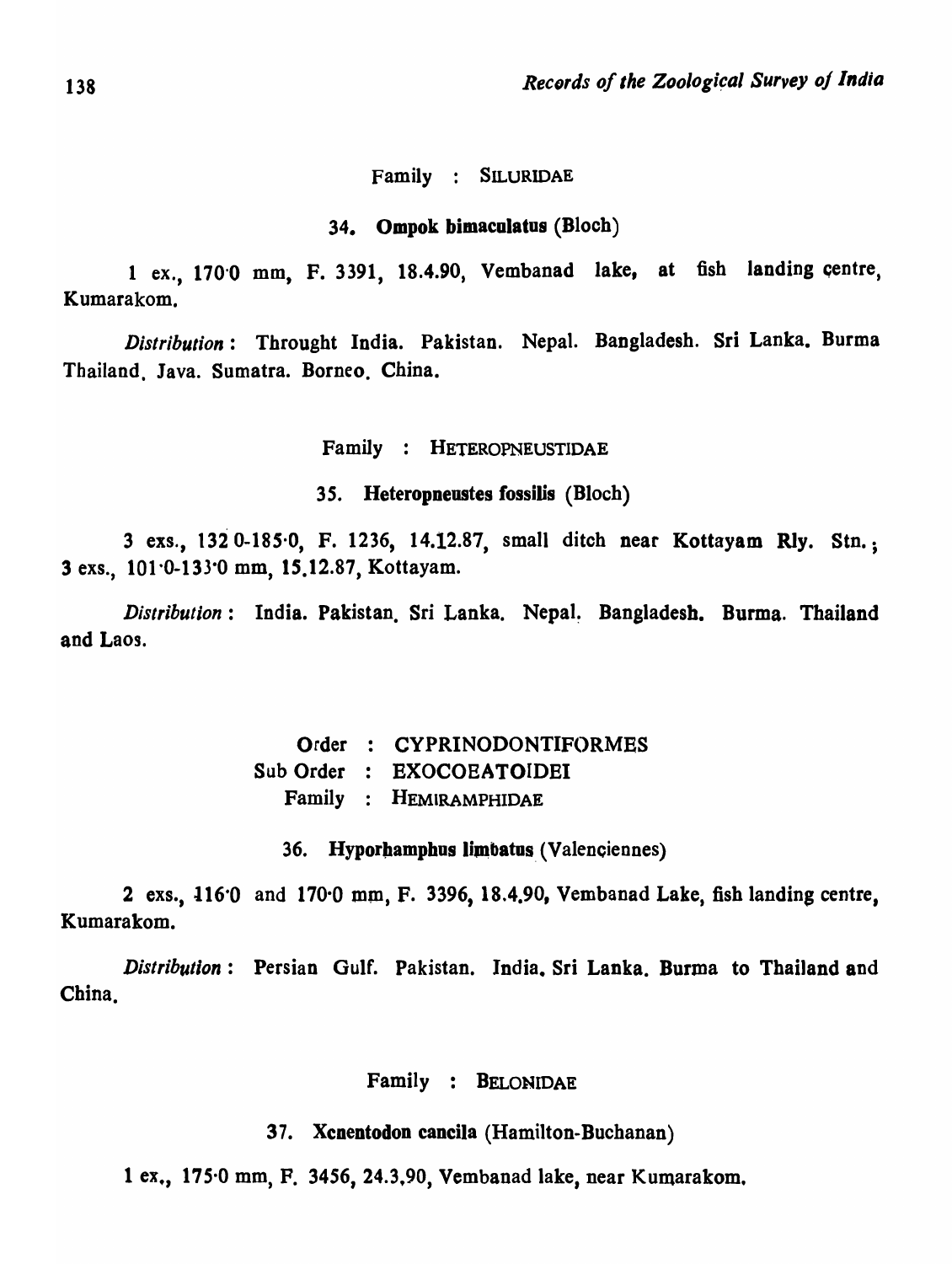*Distribution:* India. Pakistan. Bangladesh. Sri Lanka. Burma and Thailand,

# Suborder CYPRINODONTOIDEI Family APLOCHElLIDAE

#### 38. Aplocheilus blocki (Arnold)

1 ex., 17'0 mm., Meenamthara River (Part of Meena chit River), 21.3.90, Kottayam ; *S* exs., 17'0-18'0 mm, 23.3.90; Meenachil River, close to Kottayam ; 4 exs., 16·0-17·0 mm, 24.3.90, Ditch near a paddy field, 3 km. from Kumarakom; 1 ex., 16'0 mm, 28.3.90, 7 km. upstream Meenachil River i 7 exs., 16'0-22·0 mm., F. 3475, 17.4.90, Vembanad lake, near Kumarakom tourist complex and 3 exs., 14.0-26.0 mm, 18.4.90, Padiramanal Island, pond.

*Distribution:* Peninsular India: West Coast, from Kutch Southwards along the coast to south Kerala.

#### 39. Aplocheilos lineatus (Valenciennes)

*S* exs., 39'0-58'0 mm., F. 1259, *S.12.87"* 'Minachil River and rivulet, N, W. Kottayam; 4 exs., 16.0 47.0 mm., F. 1249, 9.12.87, Canal-still water, adjacent to Minachil River *a* 11 exs., 30·0-54'0 mm, F. 1243, 14.12.87, small ditch near Kottayam Rly Stn., 1 ex., 41.0 mm, F. 1264, 15.12.87, Minachil River, 10 km., N. W. of Kottayam.  $3$  exs.,  $26.0 - 41.0$  mm, F. 3478, 21.3,90, Meenamthara River (Part of Meenachil River). Kottayam; 4 exs.,  $25.0-30.0$  mm, F. 3460, 22.3.90, Meenachil drainage, 1 km. from Kottayam RIy, Stn. ; 9 exs, 23·0-37·0 mm, F. 3464, 23.3.90, Meenachil River, close to Kottayam Rly. Stn.; 1 ex., 35.0 mm, F. 3483, 28.3.90, Pamba drainage, Kallar River at Vadasserikara Bridge; 1 ex. 130 mm, 10.4.90, Attingal drainage, Kallar River and 5 exs.,  $16.0-36.0$  mm., F. 3474, 17.4.90, Vembanad Lake near Kumarakom tourist complex.

 $Distribution:$  Widely distributed in peninsular India.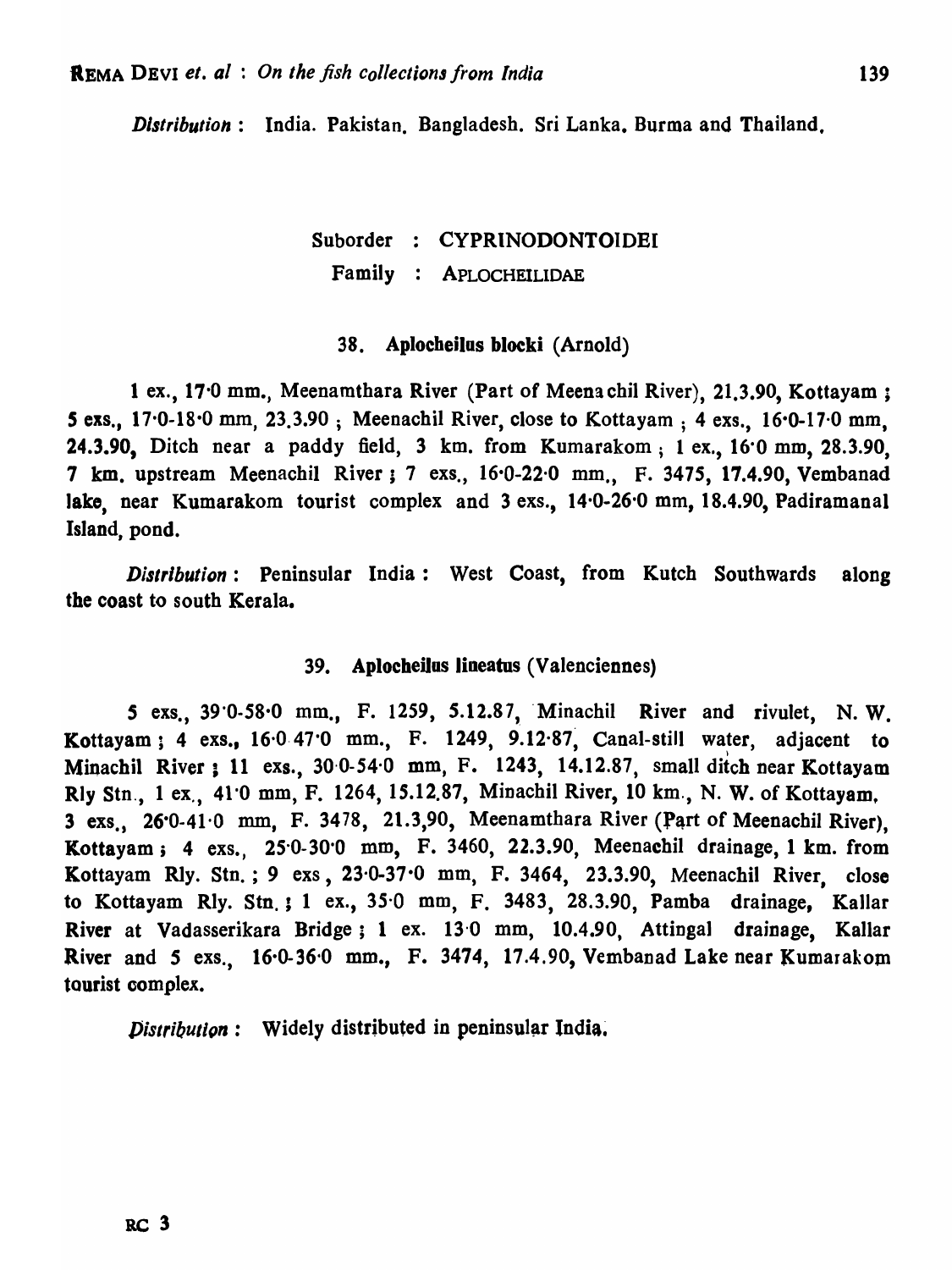#### Family : OR YZIIDAE

40. Oryzias melastigma (McClelland)

1 ex., 24·0 mm, 24.3.90, ditch near Kottayam Rly. Stn.,

*Distribution:* India. Bangladesh. Burma, Sri Lanka,

Family : POECILIDAE

#### 41. Xiphophorus helleri Heckel

6 exs., 35'0-47'0 mm, F. 1247, 5.12.87 Peermed River.

*Distribution;* Eastern Mexico, introduced into India.

Order : CHANNIFORMES Family : CHANNIDAE

42. Channa marulius (Hamilton-Buchanan)

2 exs.,  $175.0-230.0$  mm., F. 3394, 18.4.90, Vembanad lake, fish landing centre at Kumarakom.

*Distribution:* India. Pakistan. Sri Lanka. Bangladesh. Nepal. Burma. Thailand and China,

#### 43. Channa orientalis Bloch and Schneider

1 ex., 46'0 mm, F. 1266, 14.12.87, Minachil River, 10 km. N. W. of Kottayam; 2 exs., 65.0 mm, F. 3431, 24.3.90, ditch near Kottayam Rly Stn.; 1 ex., 51.0 mm, P. 3490, 26.3.90, Achenkoil River and 11 exs., 24'0·62'0 mm, P. 3459, 28.3.90, Pamba drainage, Kallar River.

*Distribution*: India. Afghanistan, Iran. Pakistan. Nepal, Sri Lanka. Bangladesh and Burma.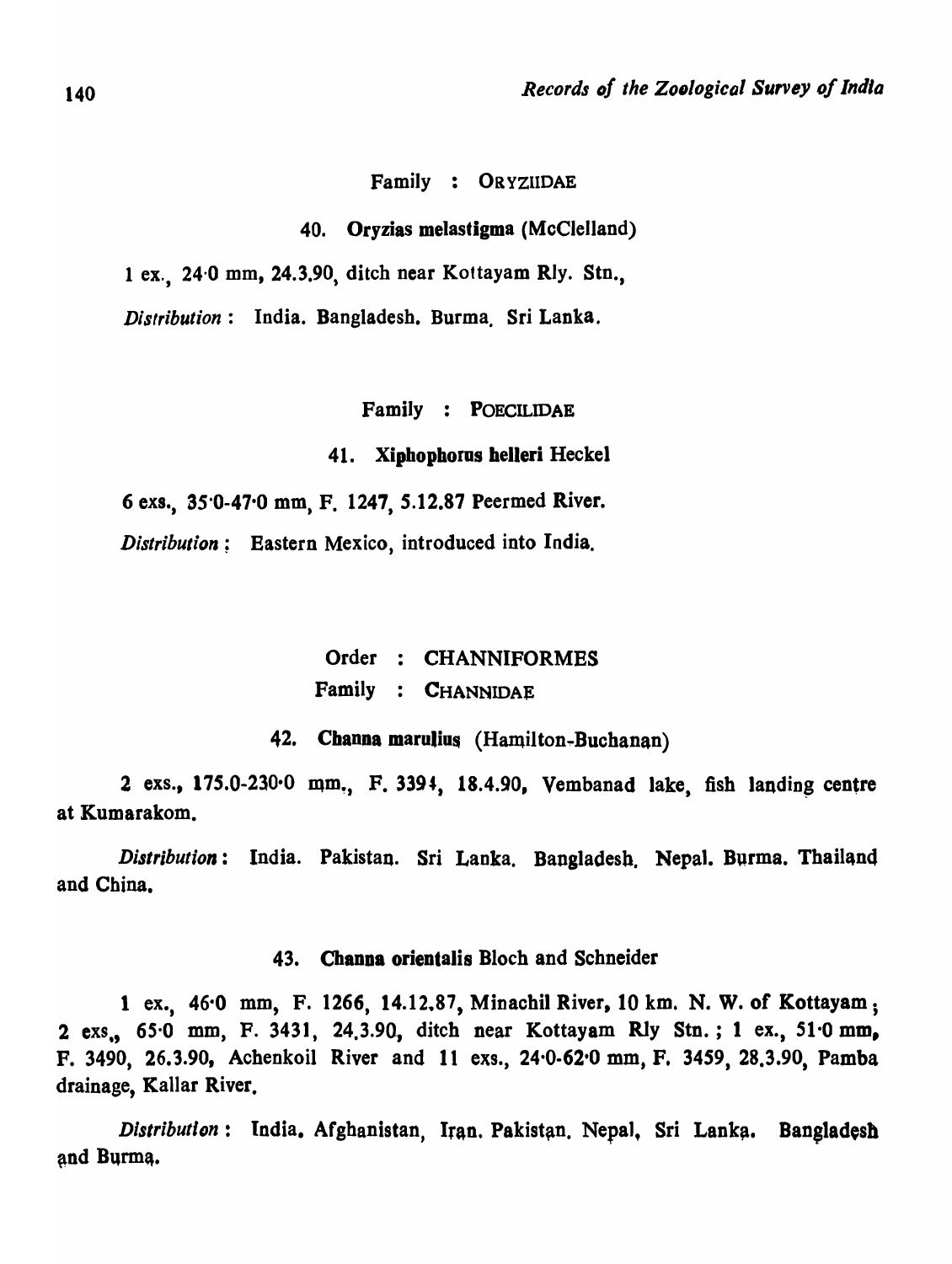# 44. Channa punctatus (Bloch)

1 ex .• ,83·0 mm, F, 1240, 14.12.87, near Kottayam Rly. Stn. ; 1 ex., IS'O mm, P. 3421, *2S.3.90,* Achenkoil River, Pathanamthitta, near Valamchizhi temple; 15 exs., 17·0·29·0 mm, F. 3440, 4.4.90, Pambar River at border of Chinnar Sanctuary; 1 ex., 172'0 mm, F. 3405, 14.4.90, Connemara fish market, Trivandrum.

*Distribution:* India. Afganistan. Pakistan. Sri Lanka. Nepal. Bangladesh. Burma and Yunnan.

#### 45. Channa striatus (Bloch)

4 exs., 111'0-130'0 mm, F. 3403, Apr. '90, fish pond near Paddy field Kumarakom.

*Distribution*: India. Pakistan. Sri Lanka. Bangladesh. Nepal. Burma. Malay Archipelago. Thailand and South China.

# Order PERCIFORMES Family CICHLIDAE

#### 46. Etroplus maeulatus (Blocb)

1 ex., 43<sup>.</sup>0 mm, F. 1256, 5.12.87. Minachil River N. W. Kottayam; 15 exs., 33.0.57.0 mm, F. 1238, Dec., '87, small ditch near Kottayam Rly. Stn.; 3 exs., 42~O.Sl·0 mm, F. 3453, 16.3.90, Meenamthara River, Minachil River system, Kottayam, 2 exs., 41.0-50.0 mm, F. 3477, 21.3.90, Meenamthara River; 3 exs., 34.0-65.0 mm, F. 3471, 7.4.90, Vembanad lake, Padiramanel Island; 4 exs., 43-0·54'0 mm, F. 3446, 7.4.90, Achenkoil River at Mavelikara Canal; t ex., 53'0 mm, F. 3409, 14.4.90, Connemara fish market, Trivandrum.

*Distribution*: Peninsular India: Tamilnadu, Kerala and South Karnataka. Sri Lanka.

#### 47. Etroplus suratensis (Bloch)

4 exs., 53'0·73'0 mm, F. 1237, Dec. '87, small ditch near Kottayam Rly. Station; 1 ex., 17·0 mm, 22.3.90, Minachil drainage, 1 Km. from Kottayam Rly. Stn.; 2 exs.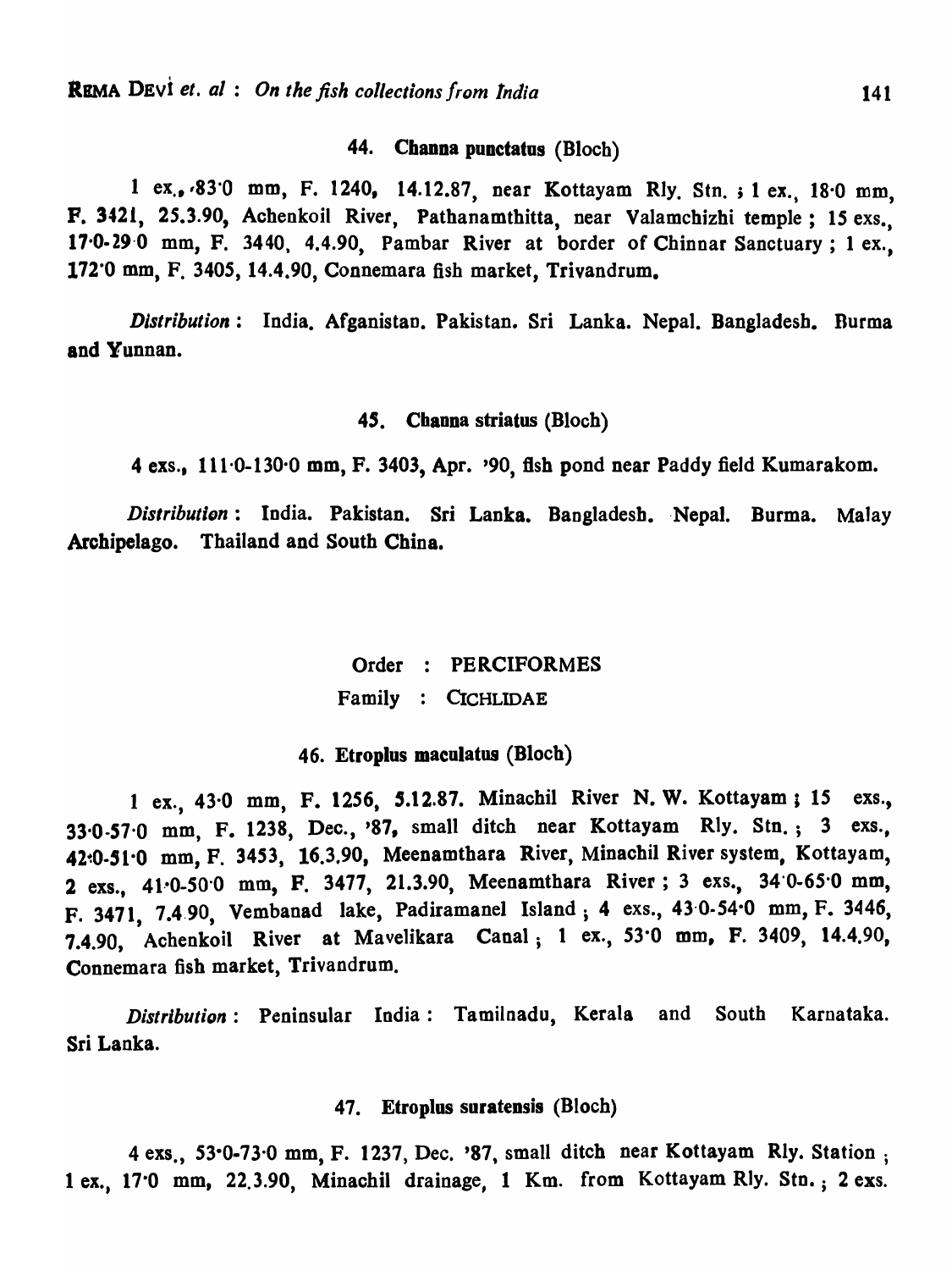23<sup>.</sup>0-45<sup>.0</sup> mm, F. 3472, 7.4.90, Vembanad Lake, Padiramanal Island and 2 exs., 50.0-55'0 mm. F. 3403, 14.4.90, Connemara fish market, Trivandrum.

*Distribution*: India: Orissa, Andhra Pradesh, Tamilnadu and Kerala, Sri Lanka.

#### 48. Oreochromis mossambica ( Peters)

*5* exs., 20'0-25-0 mm, 4.4.90, Pambar River at border of Chinnar Sanctuary.

*Distribution:* East Africa. Introduced in India, Pakistan, Sri Lanka.

Family : AMBASSIDAE

#### 49. Parambassis thomassi (Day)

1 ex., 46-0 mm, F. 1241, Dec. '87, small ditch near Kottayam Rly. Stn.; 1 ex., 75.0 mm, F. 1255, 5.12.87, Minachil River' N. W. Kottayam; 6 exs., 26.0-41.0 mm, F. 3455, 24.3.90, Vembanad lake near Kumarakom; 11 exs., 26'0-41'0 mm, F. 3473, 7.4.90, Vembanad lake, Padiramanal Island; 5 exs., 37'0-96'0 mm, F. 3398, 18.4.90, Vembanad lake, fish landing, Kumarakom.

#### Family : NANDIDAE

50. Nandus nandus (Hamilton-Buchanan)

2 exs., 22·0 & 25'0 mm., F. 1267, 14.12.87, Minachil River, 10 Km. N. W. of Kottayam: 3 exs., 53.0-65.0 mm, F. 3448, 7.4.90, Achenkoil River, Mavelikara.

*Distribution:* India. Pakistan. Nepal. Bangladesh. Burma. Thailand.

Family : TERAPONlDAE

51. **Terapon jarbua** (Forsskal)

2 exs., 85'0-91'0 mm, F. 3408, 14.4.90, Connemara fish market, Trivandrum,

*Distribution:* Indo-west Pacific.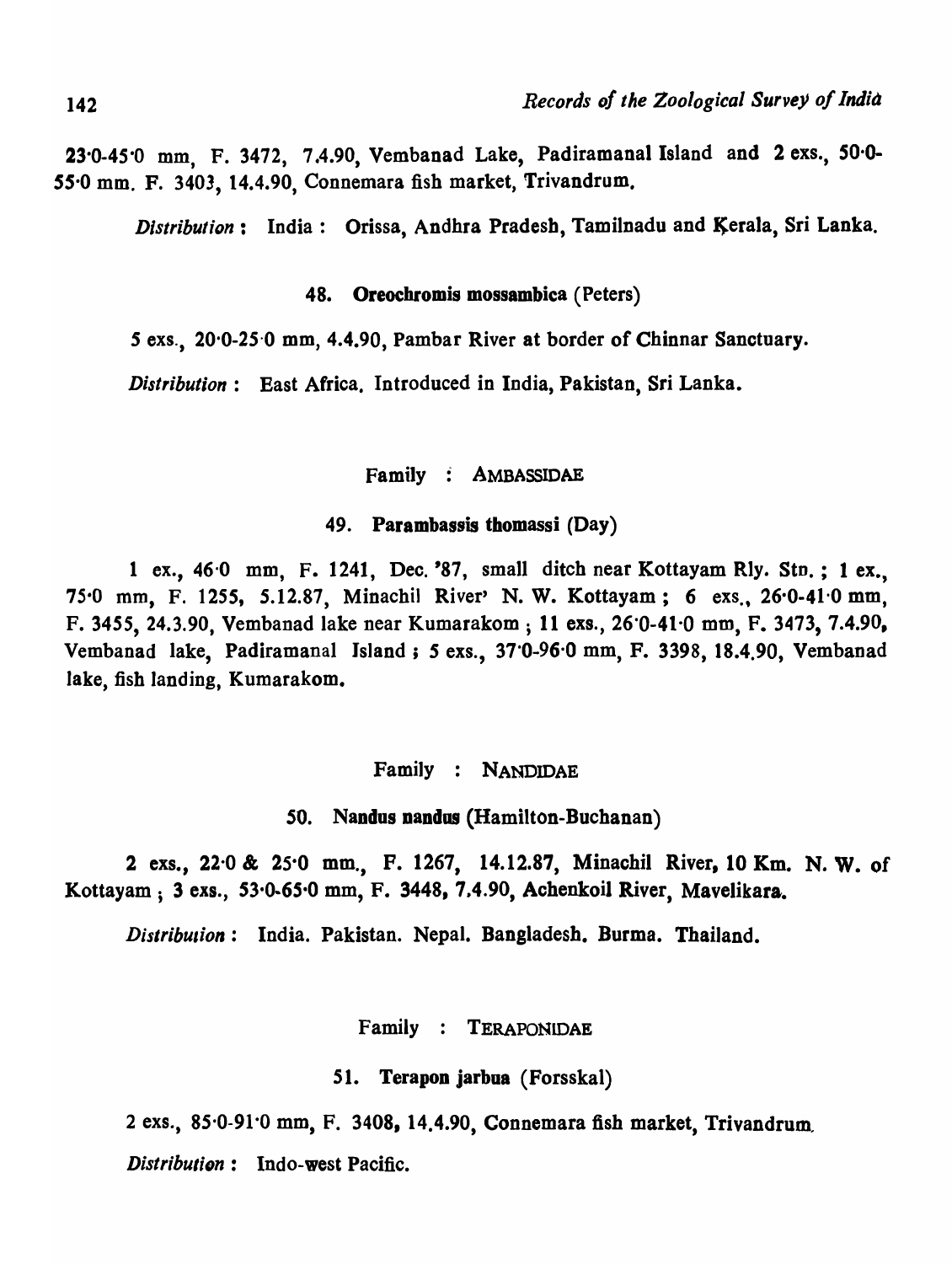#### Family : ANABANTlDAE

#### 52. Anabas testudineus (Bloch)

lex., 50·0 mm, F. 1239, Dec. '87, ditch near Kottayam Rly. Stn. ; 3 exs. 60'0-75·0 mm. F. 3447. Achenkoil River at Mavelikara.

*Distribution:* India. Pakistan. Bangladesh. Sri Lanka. Burma. Malay Archipelago. Singapore. Philippines.

#### Family : BELONTllOAE

#### 53. Pseudosphromenus cupanos (Valenciennes)

4 exs.,  $22.0$  34.0 mm, Dec., 87, small ditch near Kottayam Rly. Stn.; 2 exs., 35·0-41·0 mm, F. 3479, 21.3.90, Meenamthara River, Minachil River system, Kottayam ; 2exs., 21.0 & 24.0 mm, F. 3461, 22.3.90, Meenachil River, 1 km. from Kottayam Rly. Stn.; 1 ex., 30·0 mm, 23.3.90, Meenachil River, close to Kottayam; 2 exs, 29.0-30·0 mm, F. 3424, 25.3.90, Achenkoil River, Pathanamthitta & 2 exs., 20·0 mm, 17.4.90, Vembanad lake at Kumarakom.

*Distribution:* india. Sri Lanka. Western Burma. Malay. Peninsular Sumatra.

Order : MASTACEMBELIFORMES Family MASTACEMBELIDAE

54. Macrognathus malabaricus (Jerdon)

2 exs., 215.0-268.0 mm, F. 3395, 18.4.90, Vembanad Lake, Fish Landing centre at Kumarakom.

*Distribution:* India: Kerala.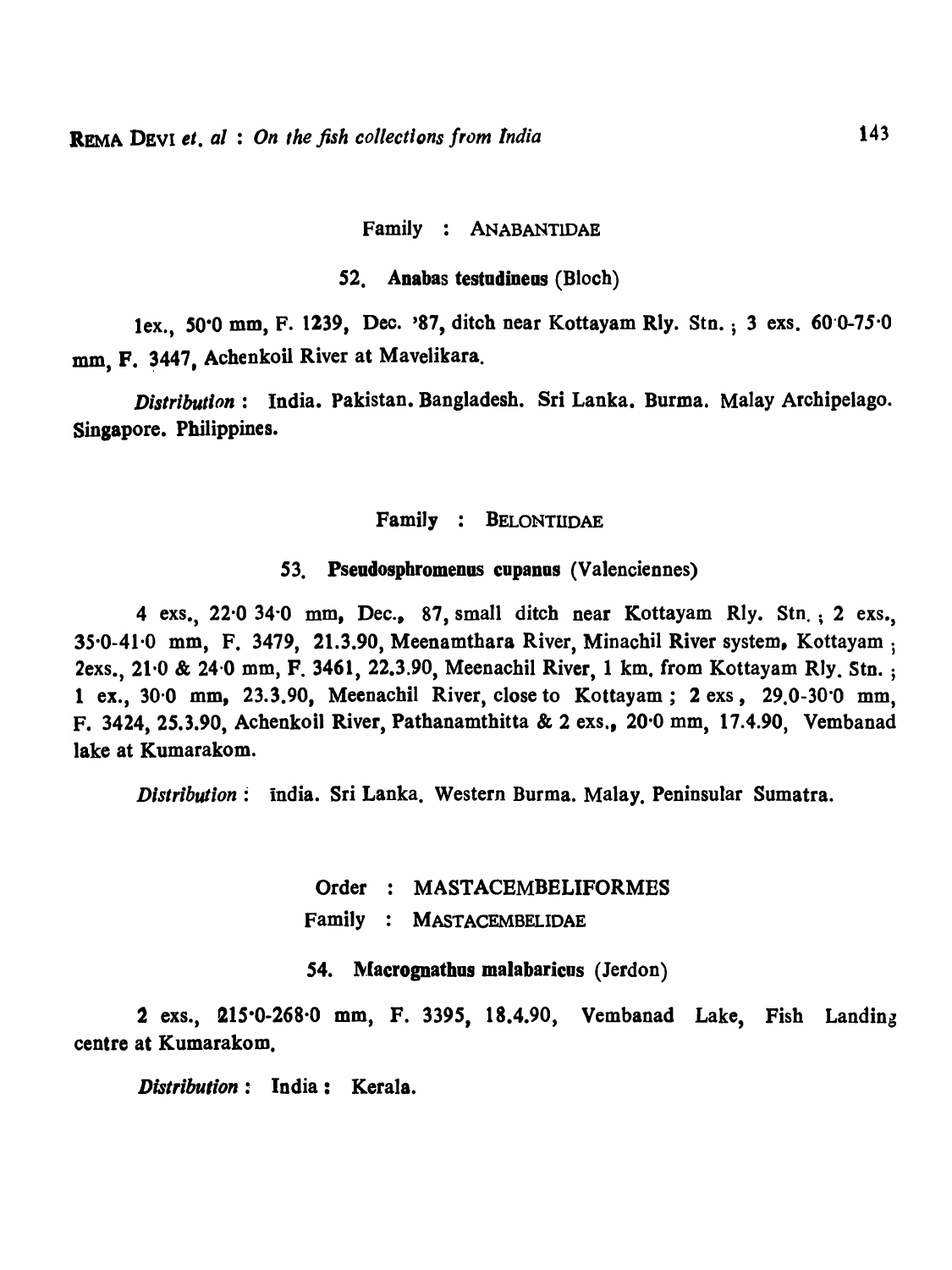Order : TETRAODONTIFORMES Family TE1RAODONTIDAE

#### 55. **Tetraodon (Monotretus) travancoricus Hora & Nair**

5 exs., 13·0-15·0 mm, F. 1278, Dec. '87, a ditch near Kottayam Rly. StD. ; 2 exs., 13·0-1S·0 mm, F. 1277, 5.12.87, Minachil River, N. W. Kottayam; 1 ex., 12·0 mm, 7.4.90, Vembanad Lake, Padiramanal Island.

*Distribution:* India: Kerala: Pamba River and Vembanad Lake; Minachil River and Shertallai.

# Order PLEURONECTIFORMES

Family SOLEIDAE

56. Euryglossa orientalis (Bloch.& Schneider)

1 ex., 103·0 mm, F. 3400, 18.4.90, Vembanad Lake, from fish landing centre at Kumarakom.

*Distribution:* Red Sea. Per sian Gulf. Pakistan. India. Sri Lanka, througb the East Indies to China and Australia.

#### **DISCUSSION**

The collections comprise 56 species of which 2 species, *X iphophorus helleri* Heckel and *Oreochromis mossambica* (Peters) are exotic, and four viz. *Dayel/a malabarica*  (Day) *Hyporhamphus limbatus* (Val.), *Terapon jarbua* (Forsskal) and *Euryglossa orientalis* (Bloch & Schneider) are euryhaline. The remaining SO are primary freshwater species (Menon, 1993), 24 species are endemic to India of which 23 are endemic to Peninsular India. Among these IS species are endemic to the Western Ghats and 3 to the Western coastal plains. Nine species are common to India and Sri Lanka and the remaining 21 species are widespread in their distribution.

Though the collections cover the Districts of Kottayam, Idukki, Pathanamthitta and Trivandrum, most of the collections are from Meenachil River and Vembanad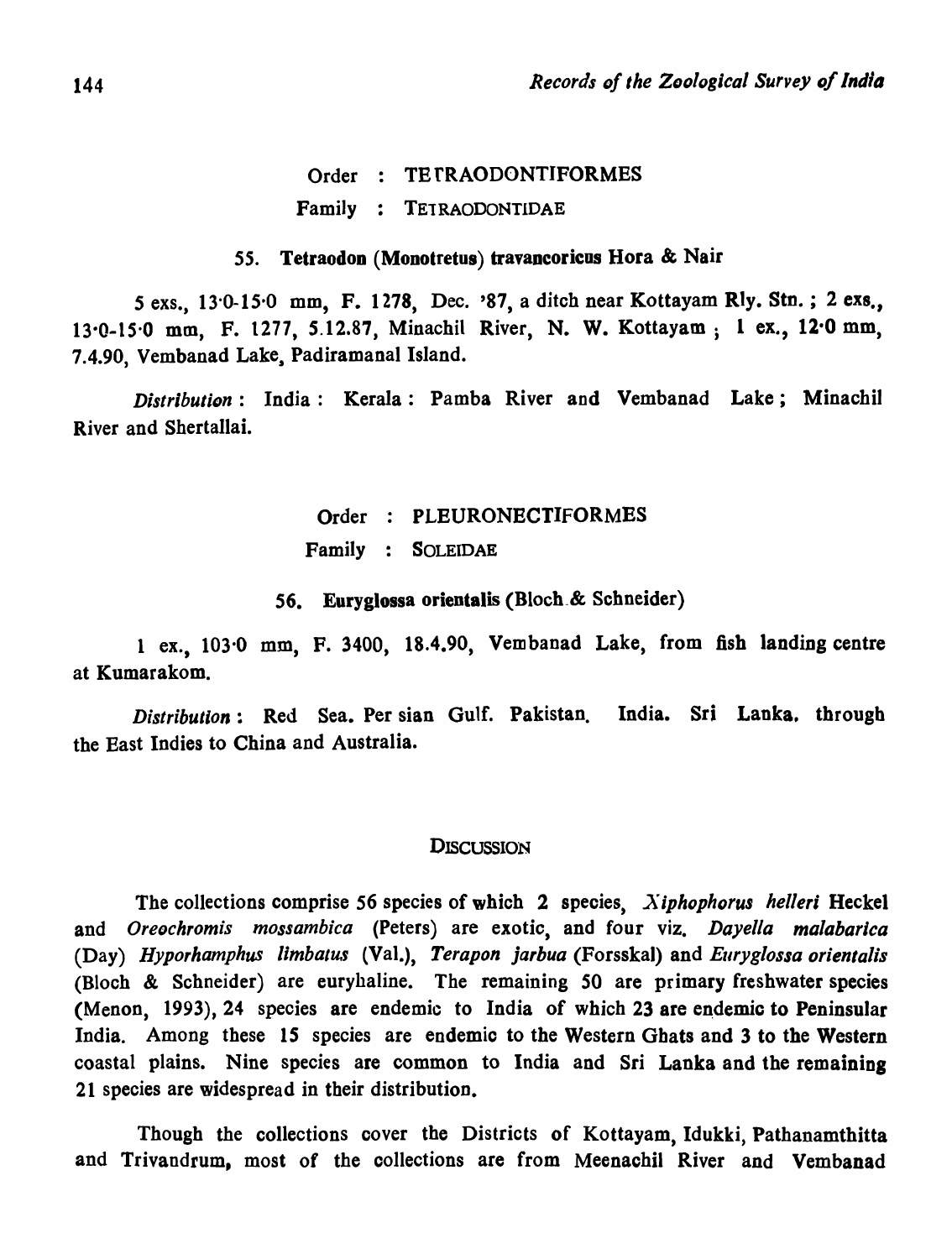Lake and adjoining water bodies in Kottayam, 18 species from Idukki, 16 spp. from Patbanamthitta and 10 spp. from Trivandrum. The typical hill stream loaches *Bhavania australis* (Jerdon) and the stone loach *Noemacheilus* «() *triangularis* (Day) are from Kallar River. One new species of *N* oemacheilus was described from the Pamber drainage near Chinnar Sanctuary, Idukki District (Rema Devi and Indra, 1994). Garra mullya (Sykes) was identified from Achenkoil River, Pambar River and Kallar River. *Horadandia atukorali* Deraniyagala was represented in good numbers from ditches and ponds near Vembanad Lake and Kumarakom. Kottayam. This Sri Lankan species was only recently reported as a subspecies from Shertallai (Rema Devi and Menon. 1992).

#### **SUMMARY**

The fish specimens collected from Kerala by Scientists of the Swedish Museum of Natural History and deposited in the Southern Regional Station, Zoological Survey of India, Madras, have been identified as 56 species and a systematic list of the species is provided. This includes one new species of *N oemacheilus* and a Sri Lankan species *Horadandia atukorali* Deraniyagala reported only recently from Shertallai, Kerala.

#### ACKNOWLEDGEMENTS

We are grateful to the Director, Zoological Survey of India and Dr. P. T. Cherian, Officer-in-Charge, Southern Regional Station, Madras for providing all the necessary facilities and placing the fish material at our disposal. We also tkank him for going through the manuscript critically. Our thanks are due to a great extent, to Dr. A. G. K. Menon, Scientist emeritus for his valuable suggestion and for providing his checklist.

#### **REFERENCES**

- 1. Menon, A. G. K. 1993. Check List-Freshwater Fishes of India. 457 pp. Z. S. I., Madras. *Dept. of Environment, Govt. of India.*
- 2. Menon, A. G. K. and Rema Devi, K. 1995. *Hyselobarbus kuvali* (Pisces: Cyprinidae) a new large barb faom the South Western Rivers of Peninsular lndia. J. *Bombay nat. Hist. Soc.*, 92(3): 389-893.